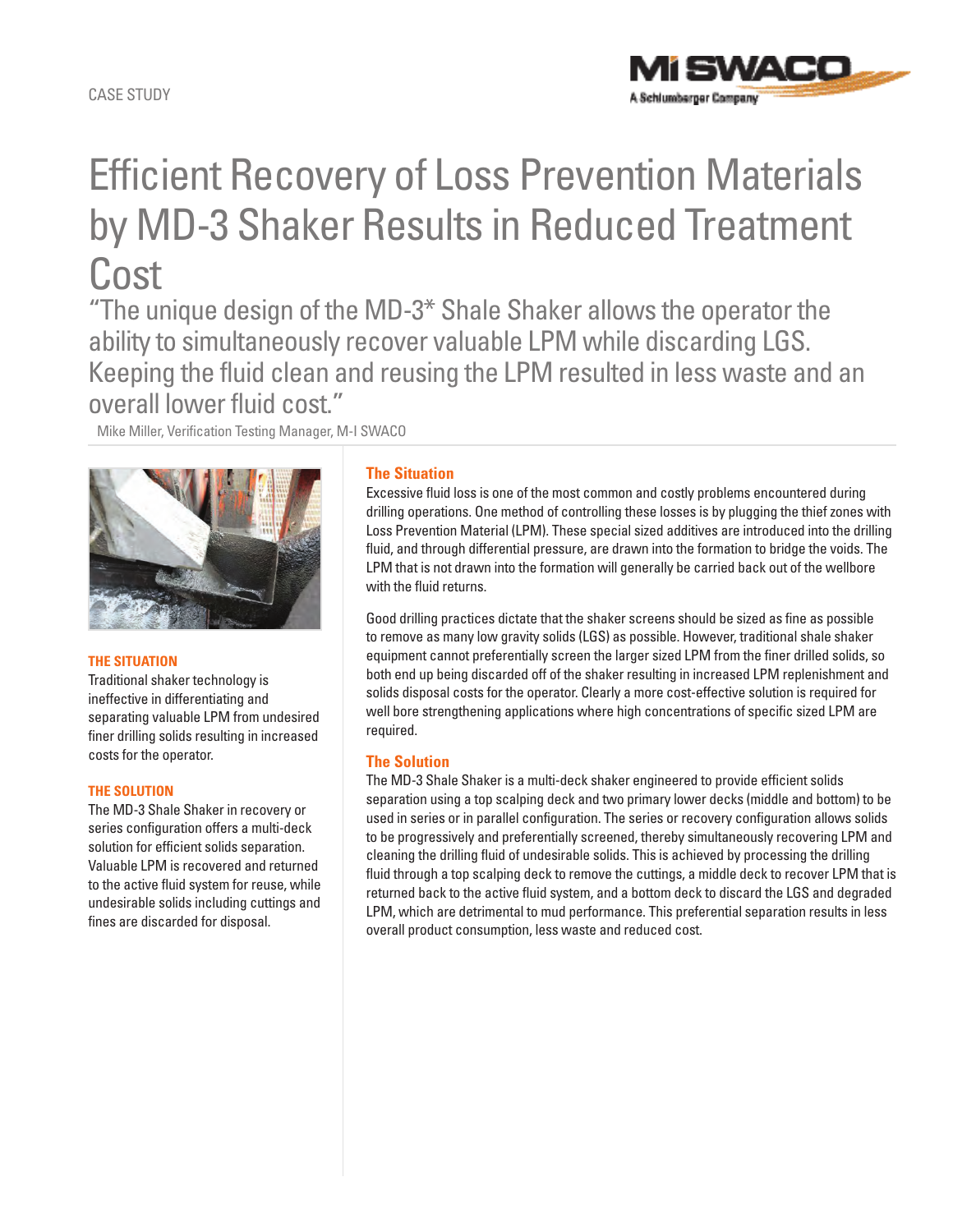

#### **The Results**



**Figure 1: Mud properties before and after treatment.**



**Figure 2: LPM concentration calculated using stacked wet sieve analysis before and after treatment.**



**Figure 4: Percentage of LPM recovered from the middle deck**

## **The Results**

Testing took place during drilling operations at 21,542 ft (6,566 m). A diesel-oil-based Versadril\* fluid system designed for wellbore stabilization with a hoop stress enhancement treatment containing sized calcium carbonate and synthetic carbon products was used. The LPM was recovered in the middle deck and fine particles were discarded from the bottom deck.

The trial was conducted using a +1 degree shaker angle and five screen configurations as shown in Table 1. All tests were conducted with mud weighing 14.5 lb/gal and under similar drilling conditions: 2 ft/hr rate of penetration (ROP), 275 gal/min flow rate and 21,542 ft (6,566 m) average depth.

**Table 1: Test matrix for screen configurations tested during LPM recovery trial with the MD-3 Shaker.**

| # | Top Deck | Middle Deck |               | <b>Bottom Deck</b> |         |
|---|----------|-------------|---------------|--------------------|---------|
|   | 10x20    | 165HC       | <b>API 80</b> | 200XR              | API 120 |
| 2 | 10x20    | 165HC       | <b>API 80</b> | 230XR              | API 140 |
| 3 | 10x20    | 165HC       | <b>API 80</b> | 270XR              | API 170 |
| 4 | 10x20    | 200XR       | API 120       | 270XR              | API 170 |
| 5 | 10x20    | 200XR       | API 120       | 230XR              | API 140 |

Figure 1 and Figure 2 show mud properties and LPM concentration before and after treatment. The feed stream shows the characteristics of the untreated fluid coming from the wellbore, while the underflow stream shows the characteristics of the clean fluid treated by the MD-3 Shale Shaker before the recovered LPM is reintroduced to the active fluid system.

Density and solid content decreased slightly after shaker treatment as presented in Figure 1, which is a common behavior for shakers. Density cut was limited to using the finest screens available removing LGS and degraded LPM while maintaining barite in the system. Higher density cut points and a larger reduction in solids content could be observed for faster rate of penetration (ROP).

LPM concentration was measured using the stacked wet sieve analysis with a range of screens between 75 and 710 microns. Results from this test (Figure 2) show a significant reduction in undesirable fine particle concentration after treatment; from 77lb/bbl in the feed stream to 14 lb/bbl in the underflow total LPM larger than 75 microns.

Analyzing the overall MD-3 triple-deck shaker performance diagram (Figure 3), the total solids distribution shows that 56.5% of the total mass treated with the MD-3 Shaker was recovered by the middle deck, 36.3% was returned to the underflow, and 7.2% of the total treated mass was discarded by the top and bottom screen decks. Although both decks contained a mixture of solids, it was determined through X-Ray Diffraction (XRD) and X-Ray Fluorescence (XRF) that most of the material recovered in the middle deck was LPM in a desirable size range, and the material discarded in the bottom deck was mainly degraded LPM, large barite particles, and LGS. Other materials encountered were dolomite, hematite, and pyrite as shown in Figure 3.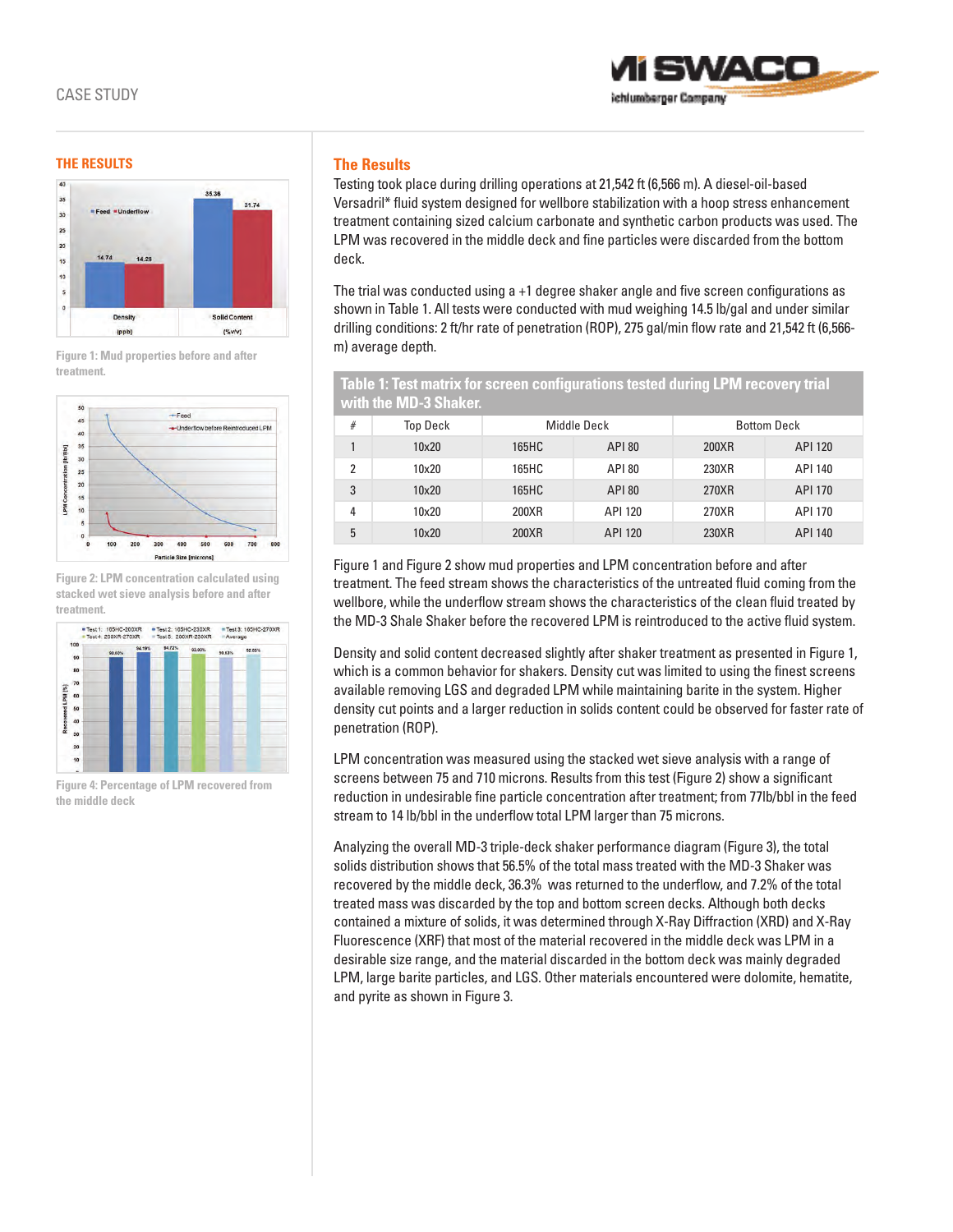

### **The Results** (continued)



**Figure 3: MD-3 Shaker overall performance diagram.**

Comparing the ratio of the LPM recovered from the middle deck and the LPM discarded from the bottom deck, a total volume of LPM recovery was calculated for each screen configuration. On average, a total of 93% LPM was recovered and returned back to the mud system regardless of the screen configuration (small variance of  $\pm 4\%$ ). Results are presented in Figure 4.

The concentration of LGS in the mud before use of the MD-3 Shaker typically reached 100 lb/ bbl with traditional shale shakers, and the fluid system eventually had to be heavily diluted or discarded due to excessive rheology and reductions in drilling efficiency. After installing the MD-3 Shaker, the LGS concentration dropped to about 40 lb/bbl and the fluid could be continually reused.

If required, the underflow of the MD-3 Shale Shaker can be further processed by secondary equipment.

#### **Summary**

The M-I SWACO MD-3 Shale Shaker has proven to be an effective tool for cleaning up diesel-oil-based drilling fluid while recovering and returning to the fluid the majority of the LPM used for wellbore strengthening. In particular and under current field conditions, the unit was able to:

- •  Efficiently recover a significantly large concentration of LPM thereby reducing the cost of treatment.
- •  Remove undesired fine particles that are detrimental to mud performance.
- •  Optimize processing time by removing cuttings and undesired fine particles while recovering LPM.
- •  Provide optimum mud treatment to maintain proper well control, reduce seepage losses, and avoid stuck pipe incidents.
- •  Effectively remove large particles off the top deck to prevent bit clogging, reduce pump wear and improve screen life on the lower decks.
- •  Return an engineered particle size distribution back to the active fluid system to improve well bore strengthening material effectiveness.